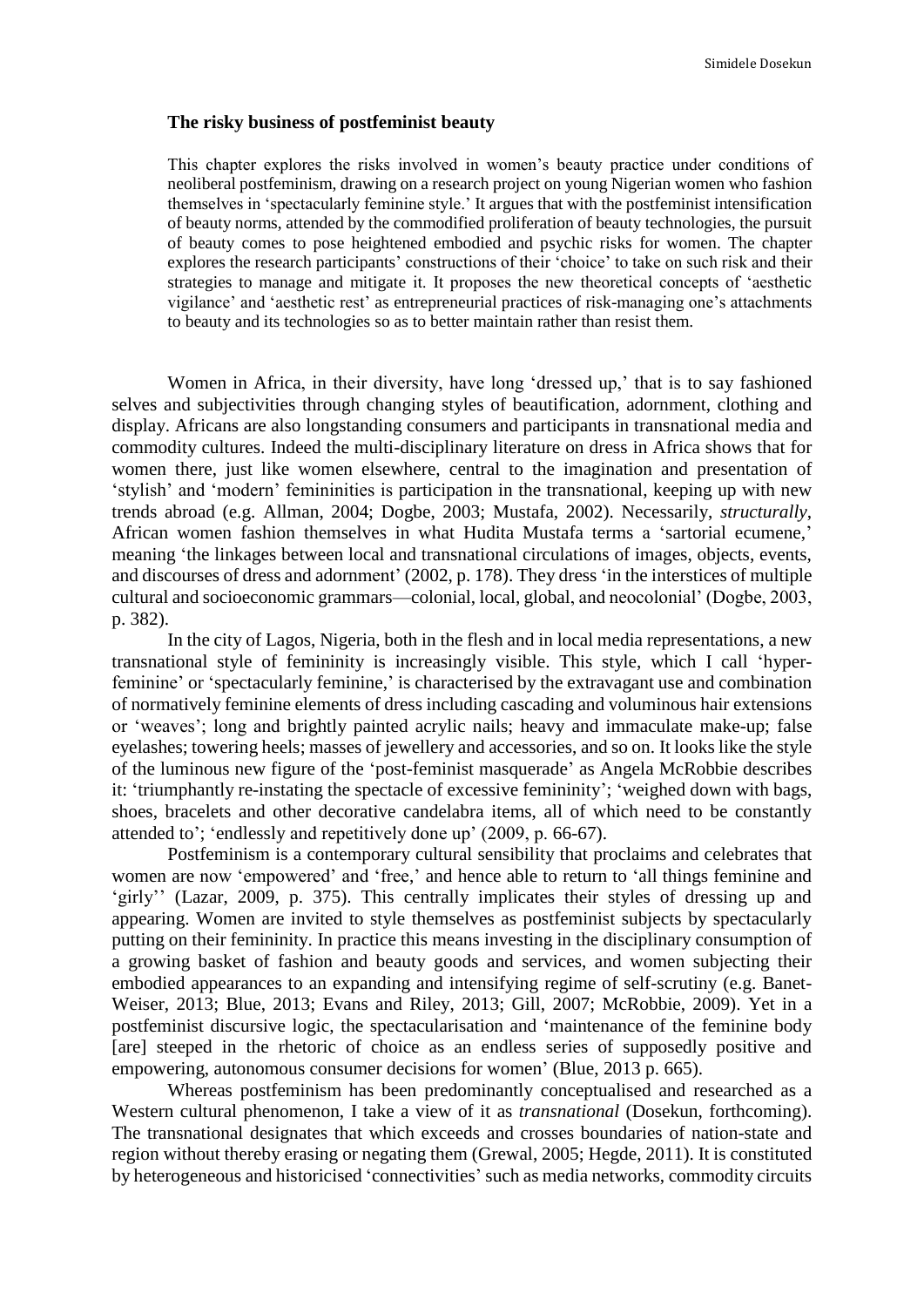and migratory and diasporic flows, through which discourses, capital, commodities and people travel (Grewal, 2005). As a thoroughly mediated, commodified and consumerist entanglement of meanings and practices, postfeminism especially travels via transnational media and consumer connectivities. From happy rhetorics of 'girl power' to the highly mediated figure of 'Kim Kardashian' and the new norms and technologies of spectacular femininity that she embodies, postfeminism is broadcast and sold across borders. It interpellates subjectconsumers that have the material, discursive and imaginative capital to buy into it, their diverse locations and histories notwithstanding. Thus while postfeminism may be understood as having emerged in the West in response to a specific Western feminist historical moment, it must also be understood to have since exceeded or travelled beyond these origins, and to have 'gone global,' as it were, in ways that are not merely derivative or linear.

This chapter is concerned with educated and class-privileged Lagosian women between the ages of 18 and 35 who dress up and appear in hyper-feminine style. It draws on a larger research project that explored the kinds of feminine subjectivities that such women are performatively constituting in and through their style, to which the short answer is that they see themselves as cosmopolitan postfeminist subjects (Dosekun, 2015). Based on discursive analysis of qualitative semi-structured interviews with 18 such women, the present focus is on what their talk revealed to be the relative risk of their style, their constructions of the 'choice' to take on or consent to such risk, and their attendant strategies to try and mitigate it. I show that with the postfeminist intensification of feminine beauty norms and attendant commodified proliferation of beauty technologies or 'solutions,' the pursuit of beauty comes to pose heightened embodied and psychic risks for women. These risks compel what I theorise as 'aesthetic vigilance,' an entrepreneurial and self-governmental labour of risk-managing one's attachments to beauty and its technologies, attachments that I also understand as 'cruel' (Berlant, 2006).

The chapter emphasises how the women construct their vigilant practice as a new feminine competence and indeed a further site and mark of feminine empowerment precisely because it allows them to continue their quest for beauty. I argue that as a new form of knowledge, aesthetic vigilance is a postfeminist and neoliberal rationality of power in that it makes the women's subjection to these forms of power seem reasonable and manageable (Davies et al., 2002), and thereby delimits their visions of resistance. The chapter is based on a feminist poststructuralist understanding of power as productive; as constituting the subject and its desires and its self-government or self-conduct (Binkley, 2006; Butler, 1997, 1999; Davies et al., 2002; Rose 1998).

## **Attached to beauty, consenting to risk**

In terms of their hyper-feminine dress practice, the women in my research positioned themselves as agentic and individualised subjects who freely and actively chose their style. Furthermore, they emphasised that the choice was above all to see and please *themselves*. For instance, one participant, Adaeze,<sup>1</sup> explained her love of dressing up in spectacular style with the comment: 'even if I'm at home, I wanna look a certain way, it's not even about, it's not about how other people perceive me, it's for me. It's like looking good makes me feel good.' Looking good, being pretty, beauty in a word, was the central motivation for and desired effect of the women's dress practice. Women often experience or envision beauty as unattainable or elusive, a perfect state that is rarely if ever present (e.g. Coleman and Figueroa, 2010; Evans and Riley, 2013). But not so for those in my research. From their weaves to their pedicures, the myriad constituent elements of the women's dress promised to compliment, accentuate,

**.** 

<sup>&</sup>lt;sup>1</sup> All names are pseudonyms.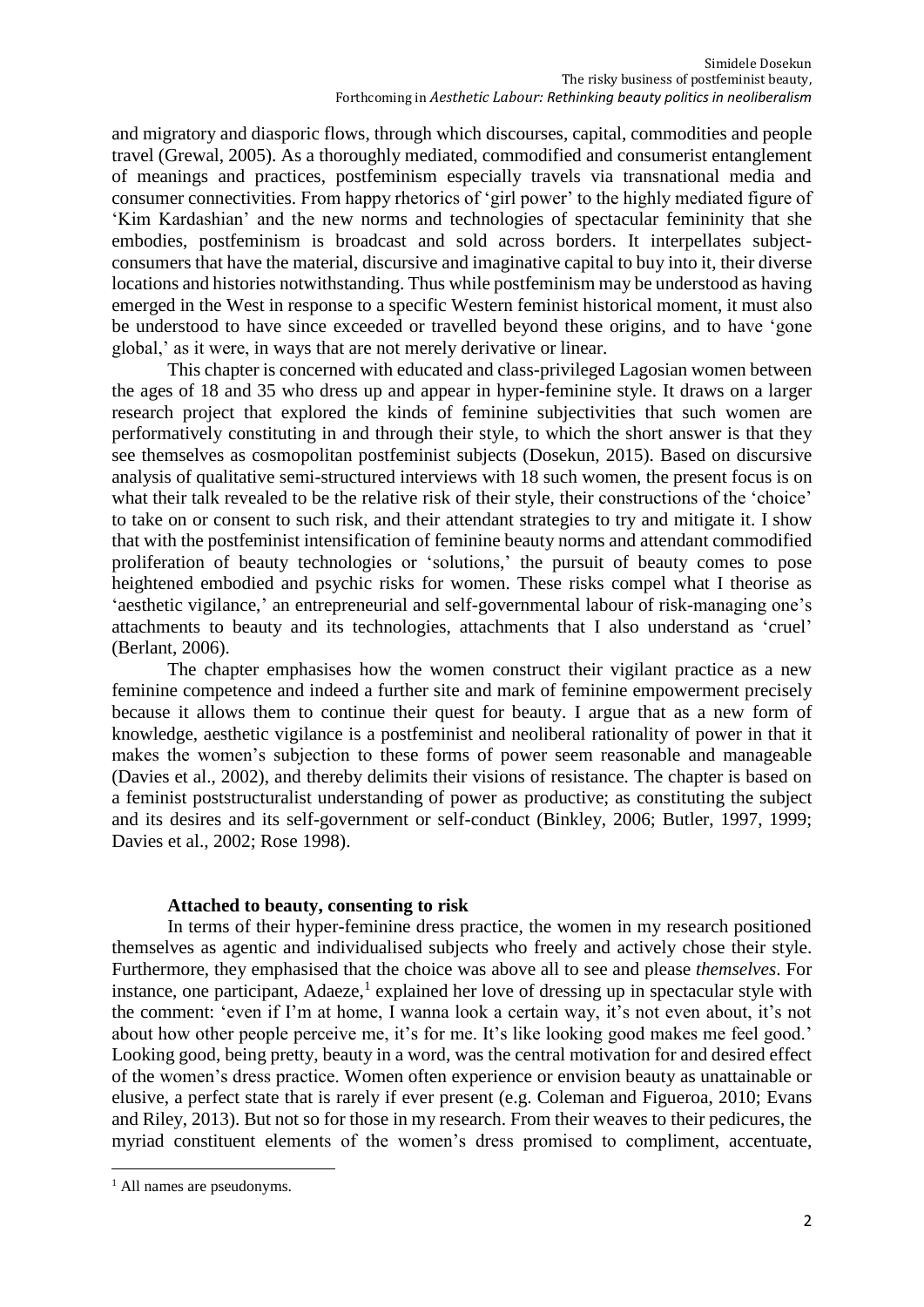conceal, transform and so on. Beauty was now thoroughly technologised and commodified, and thus with sufficient effort, skill and also disposable income, beauty was attainable, albeit iteratively. 2

Diane, for example, explained her love of wearing weaves and her accumulation of about N1 million (roughly \$7,000) worth of the feminine commodity in terms of her love of 'looking good.' Stating that she was 'into makeup a lot,' another woman, Ima, remarked that she felt 'prettier' with it, as did Alero who described a daily process of applying and perfecting it, on which she spent up to an hour. Bisi, conversely, reported that she was not really into makeup. Noting that she wore 'white powder, fake eyelashes, eyeliner and clear lipgloss or red lipstick,' she explained that it was because she considered her makeup regimen light and her face otherwise relatively bare that she always wore false lashes, to get the additional effect that she evocatively called 'the oomph.' As Bisi and other participants variously elaborated it, the 'oomph' was a certain lift. It was an interiorised and embodied sense of self-confidence and empowerment that beauty promised. Bisi subscribed strongly to such postfeminist promises. She proposed that 'looking good' enabled a woman to face and take on the world and, as such, she was insistent that a woman should always dress for herself:

not even for your boyfriend, not for your husband, for your *self.* Cause if you wear something and you don't feel you look good, other people will automatically, they'll feel that vibe about you… When I dress up, I feel like I glow and I'm happy and I'm comfortable and I'm confident. Wherever I go, nobody can put me down.

Although insisting on such self-pleasing, self-regarding and self-empowering postfeminist discursive positions, in the course of their interviews the women also revealed a range of disciplinary norms and external considerations and pressures that governed or guided their 'free choice' of style. Here I will highlight examples that implicated some of the risks of the style. Sade, who worked in the Nigerian media industry, cited and naturalised the 'standard' of appearing on local television in a weave. She recounted that having duly worn the hairstyle for her mediated professional appearing, she had suffered the loss of some of her own hair due to the friction and pulling of the weave on her scalp. Misan shared that she did not really like to put on acrylic nails. Elsewhere in her interview she described the accoutrement as 'really terrible' because 'after you take it [off] your [real] nails get really weak.' However, Misan also explained that due to pressure and advice from her female clients to dress like she was 'earning some money,' to look like a contemporary and succesful career girl, one of her new year's resolutions had been to more regularly affix false nails. Tobi, a presenter on local television, spoke of having worn false nails for years before stopping because experiencing the kind of bodily damage to which Misan was referring. Yet she now back to the risky beauty technology, she explained, because: 'one day I was on TV and my friend says, she sends me a message that "babe, fix your nails, they look horrible" (*laughs*).'

I asked Tobi whether she worried about the potential damage of her renewed consumption of acrylic nails. Her reply: 'Yes I do… but you know what these are necessary evils, ugh! (*putting on a falsetto or 'girly' voice*) A girl has to be a *girl!*' The very notion and language of 'necessity' is a governmental rationality of power. It works to pre-empt critical questioning or resistance and instead invite and naturalise the subject's compliance. In this case the necessity was to be 'appropriately' subjected, embodied and thereby recognised and recognisable – as not just 'a girl' but a girl of a particular sort. The necessity was to '"cite" the norm in order to qualify and remain a viable subject' (Butler, 2011, p. 177). Alero also spoke in terms of gendered necessity, normativity and therein belonging, in her case with regard to

**<sup>.</sup>** <sup>2</sup> The 'ordinary' British women in Riley and Evans' (2013) research also see the attainability of beauty for such reasons but for the neoliberal celebrity figures whom they look at, not for themselves.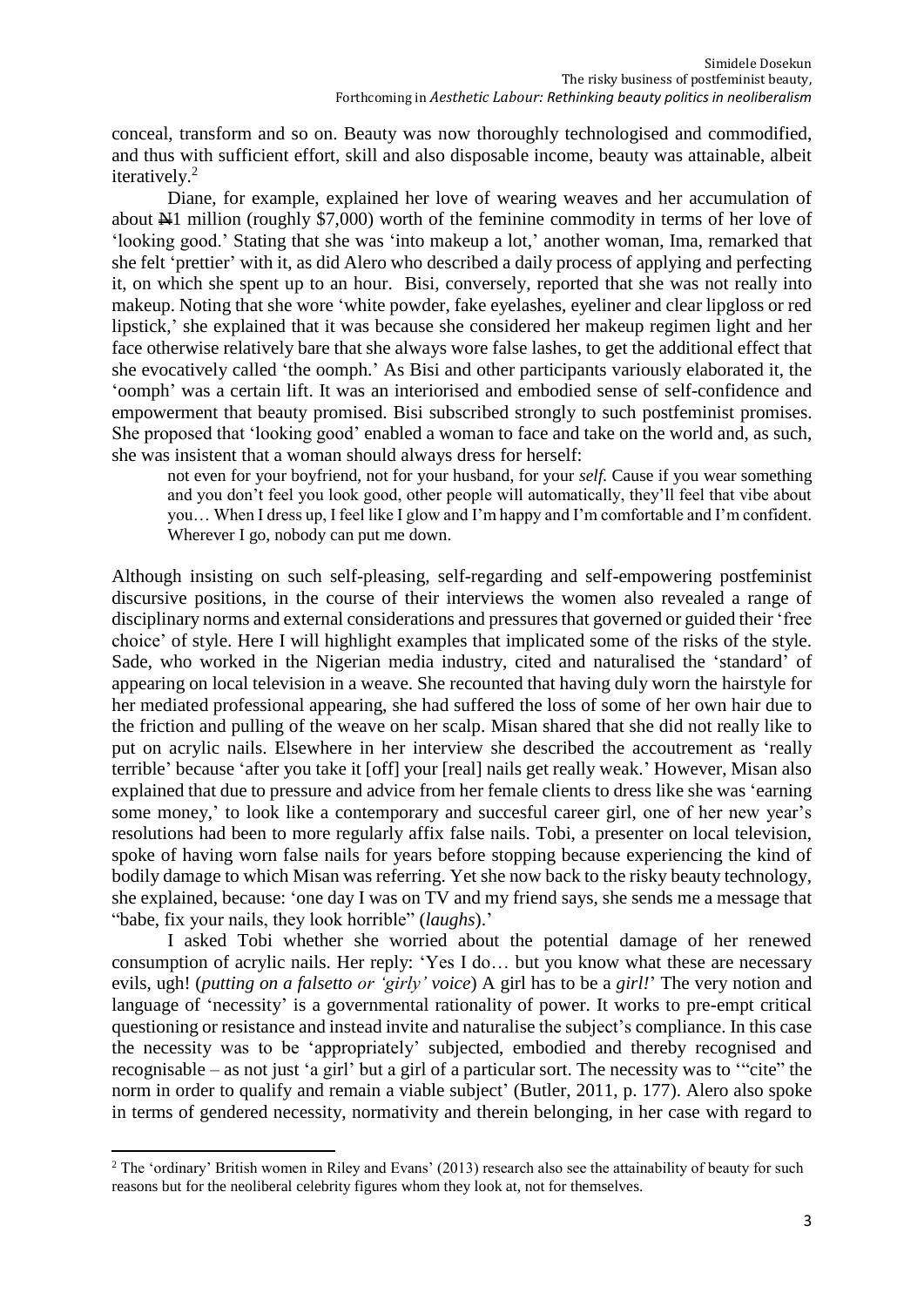the wearing of high heels. Referring to the potential physical pain of such shoes, which was yet another risk of the women's spectacularly feminine style, she said: 'Some heels are comfortable but even when they are not comfortable and you go out, you just have to manage, just, yeah, swallow the pain.' She further justified the logic or reasonability of swallowing the pain of heels by claiming that it was a shared or communal experience: 'I am not the only one suffering with that. It's a group thing… everyone has to just (*pauses*), it's just, I mean like they say "beauty is pain."' In this formulation, stepping into *a feminine community of pain* was not only something that a woman did, it was constitutive of being or becoming a woman. As such painful shoes were constructed as a feminine inevitability.

Sharon also cited what I would insist is the patriarchal notion and rationality that beauty is pain. She named herself as a 'lover of heels,' happily adding 'the higher the better.' To my question about the comfort of such style, Sharon reflected that 'of course' one's feet would eventually begin to hurt 'but it's worth it, it's totally worth it so I don't think – "beauty is *pain*" they say.' Sharon's view that the reward or promise of beauty was rightly 'worth' the price of pain, and her consequent practice of paying the price, vividly illustrate the poststructuralist theoretical insight that a key modality of power is to work *through* rather than against desire (Butler, 1997; Davies et al., 2002; Petersen, 2008). '[D]iscursive constructions take hold—take hold of the body, take hold of desire... rigidly colonizing the flesh' (Petersen, 2008, p. 55-56). Indeed inciting the subject's desires and inviting its psychic attachments renders power all the more effective or stubborn. In what follows, I argue that the women's consenting to the risky technologies of spectacular postfeminist beauty rendered their attachment to beauty 'cruel' because it meant attaching and consenting to 'compromised conditions of possibility' (Berlant, 2006, p. 21).

### **Cruel attachments and cruelly optimistic vigilance**

An attachment to a state such as feminine beauty or to a putatively beautifying object like high heels is cruel if this state or object 'contributes to the attrition of the very thriving that is supposed to be made possible in the work of attachment in the first place' (Berlant, 2006, p. 21). According to Berlant, such an attachment is therefore also 'cruelly optimistic' because it draws the subject repeatedly back to the desired state or object and its ostensible promises. Cruel optimism keeps the subject 'in proximity to the scene of desire/attrition' (Berlant, 2006, p. 21). It keeps women like Sharon and Alero, heard above, dressing up and stepping out in their painful heels over and over again. It leads them to push through and rationalise the pain rather than try to avoid it, by wearing flat or comfortable shoes, say. More cruelly optimistic in my hearing of the research participants was their attachment to the beauty technologies of hair weaves, false eyelashes and acrylic nails. Repeatedly, the women expressed a knowledge and recognition that these technologies were 'not good' for their own hair, eyelashes and nails respectively, some instances of which I have cited above. At times speaking from personal experience, other times commenting more generally, they detailed that wearing weaves could cause one's hair to thin or fall out; that in the process of removing false lashes, one's real lashes could be lost too; that acrylic could cause one's own nails to weaken and break.

Yet in most cases where the women noted such risks, they did not talk of therefore rejecting or resisting the beauty technology in question. Instead, knowing the risk, their predominant practice was to anticipate and manage it, *so as to continue their pursuit of beauty*. The strategic recognition, calculation and management of risk in the adjudication of choices and means to achieve desired outcomes is a core neoliberal rationality and value (Binkley, 2000; Leve et al., 2012; Rose, 1998). It is 'business strategy 101.' Thus weighing up risks versus rewards is one of the mentalities of the entrepreneurial neoliberal subject that is governed by 'an array of rules for the conduct of [its] everyday existence: energy, initiative,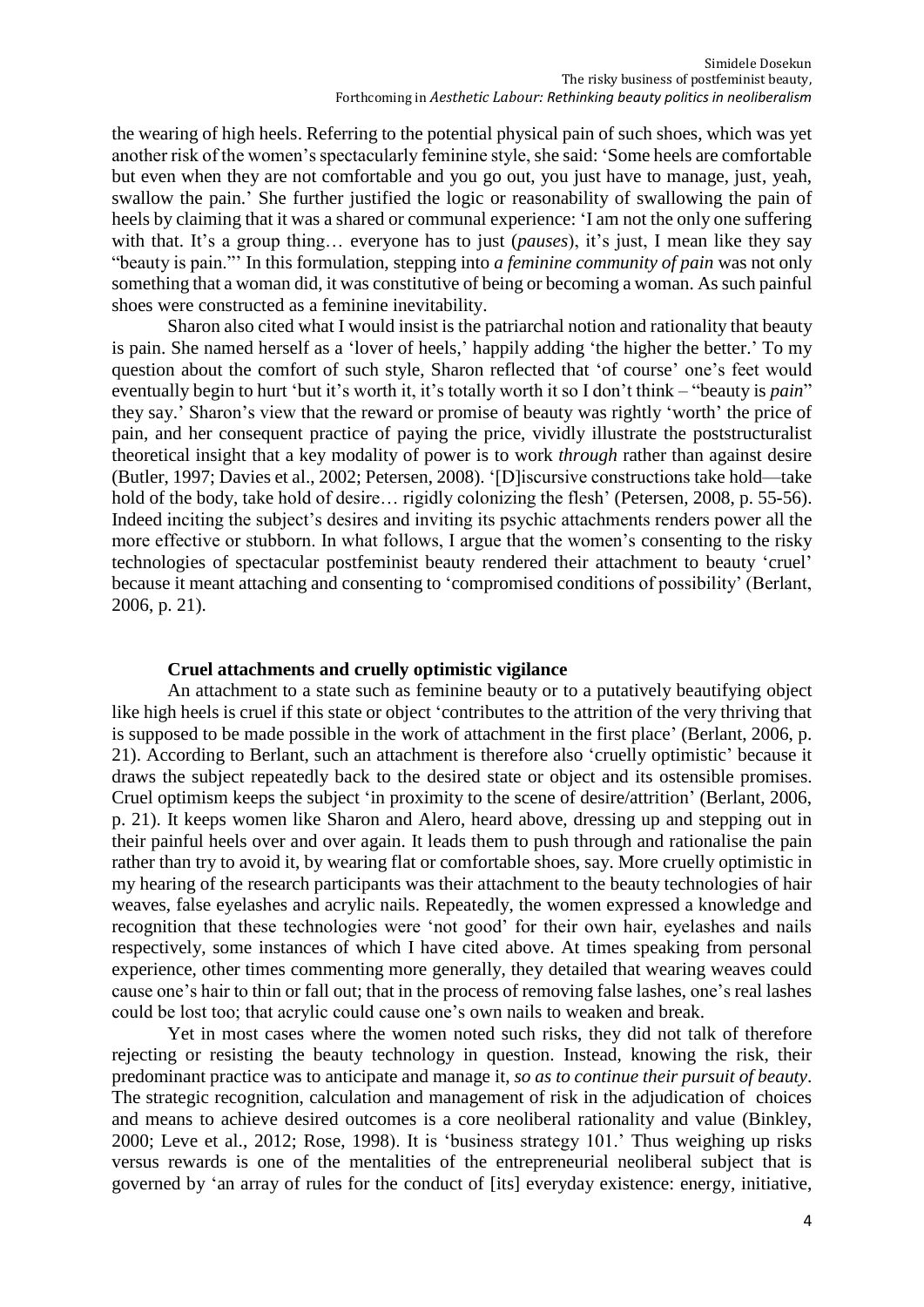ambition, calculation, and personal responsibility' (Rose, 1998, p. 154). Business mentality meets postfeminist beauty meant the women engaging in a strategic and calculated practice of allowing one or more parts of their bodies to 'breathe' or 'rest' – their hair, their nails, their lashes, their faces, their skin – as well as their minds, too. The practice comprised giving themselves measured reprieve from the hyper-feminine beauty technologies deemed potentially detrimental or already experienced as such, to enable their relative recovery *so as to better withstand the subsequent redeployment of the very same technologies.* Ima, for example, said that she kept her false nails on for about a month and then when she took them off: 'I would let my [own] nails breathe for like maybe two weeks or another month and do it again.' Folake explained why she had recently taken out her false eyelashes:

cause I wanted my natural lashes to breathe and you know the longer you do them, the more you do them, it weakens your natural lashes… So I just, I was just like let me take a break, take a break you know and not do it too much.

I propose to understand this kind of 'on-off' dress and beauty practice as 'aesthetic vigilance,' a new and specialized postfeminist and neoliberal form of aesthetic labour. As I have begun to outline above, aesthetic vigilance is an entrepreneurial practice of risk-managing one's spectacularly feminine appearance. It is a labour of vigilance specifically, and thus a mental and interiorized rather than physical or surface labour, because it entails keeping a reflexive and watchful eye on one's attachment to and consumption of cruel hyper-feminine technologies, as well as scheduling and juggling periods of what I will call 'aesthetic rest.' The aim of this labour is to forestall the renouncement of the cruel technologies by pre-empting or minimising the embodied and/or psychic loss that they may engender. Aesthetic vigilance is a cruelly optimistic practice, then, because its aim and effect is to sustain cruel feminine attachments.

Or, conversely framed, aesthetic vigilance and its constitutive rationalities work to forestall resistance. Detailing how she wore makeup every working day for her television show and then most weekends when 'you have somewhere to go,' Tobi welcomed the odd day that her face could have off:

Sometimes I don't go out on Saturday. I *loooove* the fact that on days like that my face can *rest*. I'm not wearing *any* makeup. Cause I mean I feel, I feel that once I give my face that rest, once I put it on again, I'll be looking too *fine!*

Berlant notes that 'the return to the scene where the [cruel] object hovers in its potentialities' may not always '*feel* optimistic' (2006, p. 20, original emphasis). The surrender to one's cruel attachments may be tinged with dread or ambivalence or disappointment in one's self, perhaps. But a happily optimistic affect is clearly palpable in Tobi's remarks above. This followed from her reasoning, maybe experience too, that for having had brief respite from makeup she would look even better with it subsequently. I asked Tobi if one day was 'rest enough' for her face:

Tobi: It's not but what can I do?

Simidele: Eh how much rest would you need ideally, to now be back to –

Tobi: Cause I've been putting on – like maybe if I can do, if I can do two days without makeup I will be happy, I will be happy.

Tobi returned to an implicit logic of 'necessary feminine evil' to account for her resignation to the fact that although one makeup-free day did not really suffice as aesthetic rest, it was all she tended to have. The necessary evil here was the normative requirement to wear makeup in both her professional and social lives, a norm that she left completely unquestioned, again as the logic of 'necessity' encourages. Moreover, in Tobi's comments above, the so-called necessity of makeup had the additionally governmental and depoliticising effect of constructing aesthetic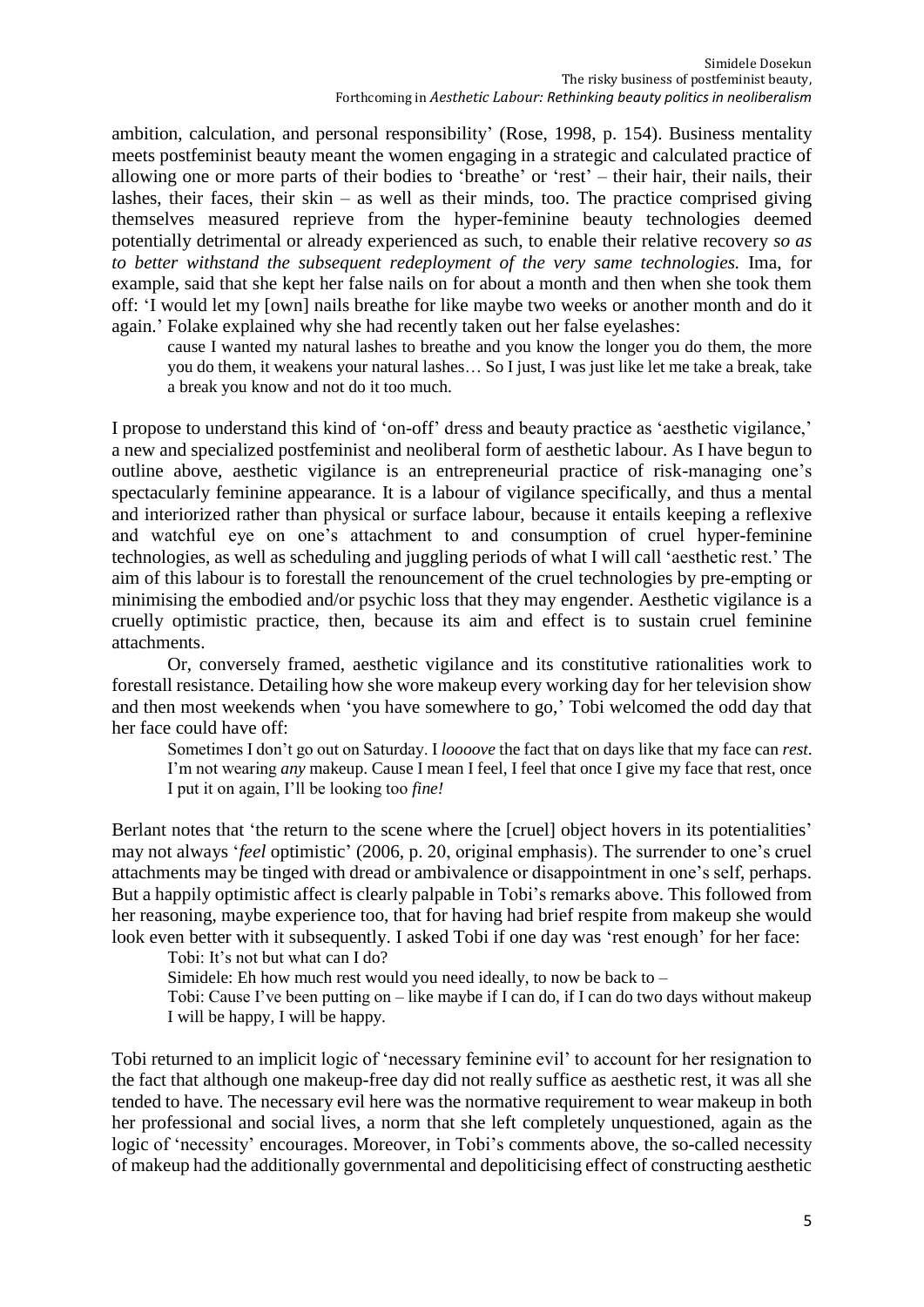vigilance as also necessity, the reasonable and indeed 'happy' or promising solution to her beauty dilemma. Tobi's logic distilled to the following: because it was necessary for her to wear makeup virtually every day, what was also necessary was to find at least some time and space to give her face a breather. She depicted the breather as empowered though brief. Aesthetic rest constituted a certain postfeminist 'me-time' given that an 'inexorable hectic [postfeminist] lifestyle has detrimental consequences on women' (Lazar, 2009, p. 377). The rest was further empowering, moreover, because further beautifying.

Other women similarly represented their practice of aesthetic vigilance as recursively empowered and empowering by constructing it as the informed, responsible and rational thing to do to continue to achieve their desired look. In this the women further positioned themselves as knowing, agentic and empowered postfeminist consumer subjects. Diane interpellated me as also knowing when, describing her typical routine for getting dressed, she made an aside about her use of an exfoliating face scrub: '[I] use my scrub cause I use makeup everyday to work – like we all know makeup is not good for the skin, your skin has to breathe, and with the kind of job I do I see people everyday so I know I have to look nice every day.' According to Diane, a corporate customer service representative, her face scrub was a commodified tool to risk-manage the potentially adverse effects on her skin of her daily need for makeup. Thus like her makeup itself, her scrub was a tool for the aesthetic labour that she undertook to maintain her professional embodied appearance (Entwistle and Wissinger 2006). Yet she also had to risk-manage her use of the scrub! Having first stated that she used it 'probably like twice or once a week,' Diane later made an apparent error and said that she used it 'every morning.' She promptly corrected herself: 'not every morning cause it's not good.' From my own feminine consumer subject position, I took it that Diane meant that too-frequent use of an exfoliating face scrub could be harsh on the skin.

In this example, the commodified 'solution' (makeup) to the putative core and foundational feminine problem of 'inadequate beauty' could engender a new beauty problem ('bad skin') for which there was another commodified solution (exfoliating scrub) which could engender yet other beauty problems, and so on. For this kind of iterative and frankly exhausting feminine beauty dilemma, aesthetic vigilance – a labour of watching, gauging, assessing, weighing, timing, spacing – became the solution. Again the possibility of resistance, such as not wearing makeup in the first place, was not so much as mooted. The solution of vigilance depoliticized the problem by rendering it manageable and thereby acceptable.

Adaeze provided another example of a potentially iterative beauty problem that called for a watchful eye. To the unstated yet implicit and also racialised problem of 'inadequate hair,' she indexed wigs as a second or backup solution to weaves should the latter have proven too cruel. She did so while proposing that there was a psychic aspect to why women might return to feminine technologies like weaves that they recognised as in some way risky:

You know it's addictive though, like the weave for instance. I started wearing wigs because the weave does actually damage your hair so just, you have to change things up. But you get so used to how you look that when you don't have a weave, you don't think you don't look good [*sic*]. If you don't have [false] eyelashes, if it's something you're used to, you don't feel you look good.

What Adaeze was claiming was addictive was beauty and its promises, promised via the requisite and repeated consumption but, in practice, both physically and psychically risky to pursue. Her suggestion of beauty's addictiveness, or what I have framed here as the possible cruelty of being attached to it, is utterly crucial. It allows us to see my research participants not as 'irrational' or 'silly' girls for continuing to use beauty technologies that they actively worried about and recognised or suffered as potentially damaging. Rather we are enabled to see a certain sense of self and self-recognition *endured* in and through their risky beauty practice. If we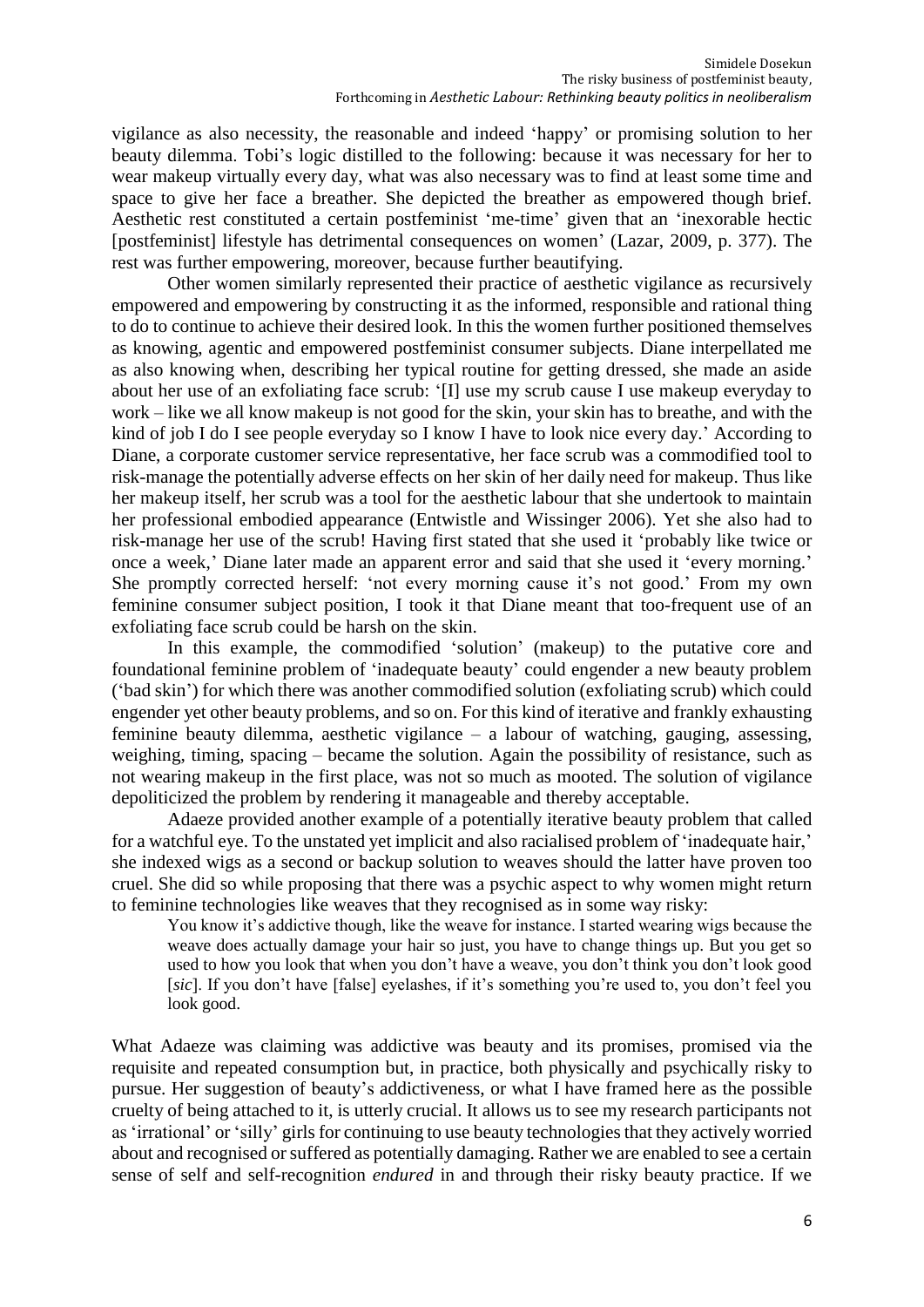understand the subject as dependent on power for its very existence, rendered a subject *by* power, we can understand that "[t]o desire the conditions of one's own subordination is thus required to persist as oneself" (Butler 1997: 9).

Yet as Butler (1997) further argues, the subject founded by power is not therefore determined by it but rather is rendered agentic by the very terms of its subjection and thereby able to resist. Speaking directly to Adaeze's theory about the psychic risks of subscribing to and embodying spectacularised postfeminist beauty standards, Tinu revealed how her subjection to these standards had come to engender her relative resistance to them. Tinu was an actress in Nollywood, the booming Nigerian movie industry. She vividly described how she had sometimes caught herself seeing her appearance when she did not have on her false lashes: 'I feel something is wrong with my face. I look at the mirror, I'll say 'oh God what is wrong, why am I looking so pale, so ugly and I'm looking sick?" Tinu problematised this as a selfalienation or self-misrecognition. Stepping into an opposed 'natural beauty' repertoire and constructing this kind of beauty as a route back to a more authentic and healthy sense of self, she said of her false lashes: 'I wanna be myself without them. I still wanna be myself and still feel great.'

As such, Tinu explained, she now 'deliberately weaned' herself off the hyper-feminine accoutrement. Unlike aesthetic vigilance, which I have shown bolsters postfeminist disciplinary norms and imperatives by promising the subject an imminent and improved return to them, Tinu was speaking of an act of resistance. She was speaking of an attempt to sever her psychic attachment to her false lashes, and of coming to desire other styles of femininity. However, she constructed her 'choice' to resist as yet delimited by *other* strategic or entrepreneurial postfeminist considerations: when she had to appear publicly in her professional celebrity capacity, she put her false lashes back on.

### **Conclusion**

Individualised and responsibilised, hailed and seduced by ever-increasing consumer options, obliged to exercise 'choice,' *per force* the entrepreneurial neoliberal subject becomes a risk-taker. Based on interviews with young and class-privileged women in Lagos, Nigeria who dress up and appear in spectacularly feminine style, this chapter has explored the risks involved in their intensified and hyper-technologised beauty practice under conditions of neoliberal postfeminism. It showed how the consumption of new or increasingly normative or expected beauty technologies posed both physical and psychic, or exterior and interiorised risks for the women, to which they tended to consent as a means to the highly desired end of beauty and all it promised. Thus the women's pursuit of beauty was characterised by entrepreneurial calculations of cost-benefit, risk-reward, and duly incited a knowing and concerted practice of managing and mitigating what became constructed as the 'necessary' risks of beauty.

The chapter introduced the new concepts of 'aesthetic vigilance' and 'aesthetic rest' to theorise the women's particular risk-management strategies, casting them as cruelly optimistic for further binding or attaching the women to disciplinary power. Indeed these strategies or forms of aesthetic labour can be seen as especially insidious and effective vehicles of power insofar as the women constructed them as not only reasonable and doable but in fact empowered, empowering and even somewhat subversive. Their practice entailed keeping a keen eye on one's beauty practice so as not to fall into beauty's traps, and taking mini-breaks from beauty so as to become all the more beautiful. In subscribing to such logics, the women revealed themselves to be passionately attached to the terms and tools of their subjection. They took up positions as exemplary 'aesthetic entrepreneurs' guided by the fundamental postfeminist rationality that, for women, spectacular feminine beauty is now a most serious business.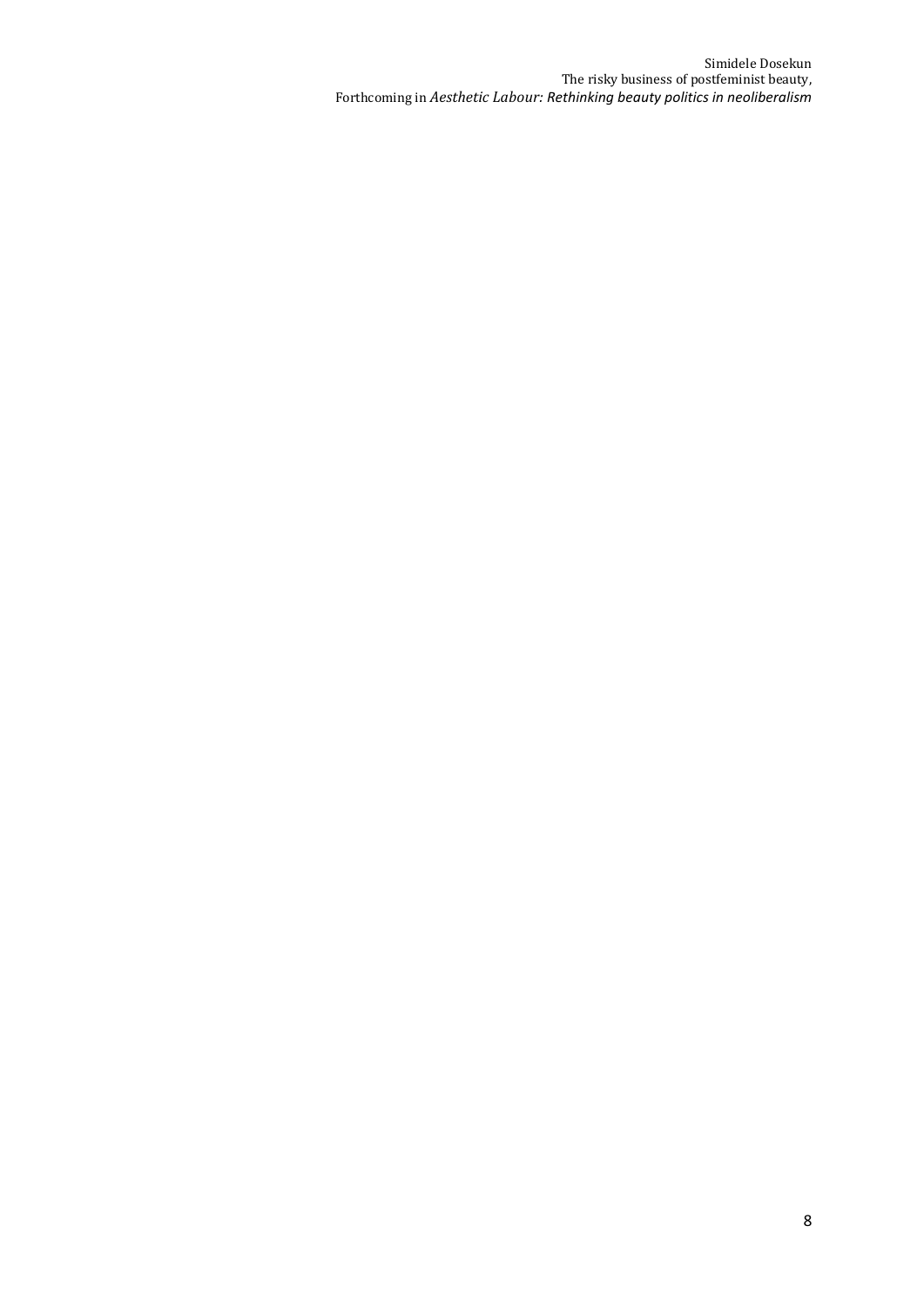# **Bibliography**

Allman, J. ed. (2004) *Fashioning Africa: Power and the Politics of Dress* (Bloomington: Indiana University Press).

Banet-Weiser, S. (2012) *Authentic: The Politics of Ambivalence in a Brand Culture* (New York and London: New York University Press).

Banet-Weiser, S. (2013). 'Am I Pretty or Ugly? Girls and the Market for Self-Esteem', *Girlhood Studies* 7(1): 83-101.

Berlant, L. (2006) 'Cruel optimism', *differences : A Journal of Feminist Cultural Studies* 17(3): 20-36.

Binkley, S. (2006) 'The perilous freedoms of consumption: Toward a theory of the conduct of consumer conduct', *Journal for Cultural Research* 10(4): 343-362.

Blue, M. G. (2013). 'The best of both worlds? Youth, gender and a post-feminist sensibility in Disney's *Hannah Montana*', *Feminist Media Studies* 13(4): 660-675.

Butler, J. (1997) *The Psychic Life of Power: Theories in Subjection* (Stanford: Stanford University Press).

Butler, J. (1999) *Gender Trouble: Feminism and the Subversion of Identity*, 2<sup>nd</sup> ed. (New York and London: Routledge).

Butler, J. (2011) *Bodies that matter*, 2<sup>nd</sup> ed (London and New York: Routledge).

Coleman, R. and Figueroa, M. (2010) 'Past and Future Perfect? Beauty, Affect and Hope', *Journal for Cultural Research*, 14(4): 357-373.

Davies, B., Flemmen, A. B., Gannon, S., Laws, C. and Watson, B. (2002) 'Working on the ground. A Collective Biography of Feminine Subjectivities: Mapping the Traces of Power and Knowledge', *Social Semiotics* 12(3): 291-313.

Dogbe, E. (2003a) 'Unraveled Yarns: Dress, Consumption, and Women's Bodies in Ghanaian Culture', *Fashion Theory: The Journal of Dress, Body & Culture* 7(3/4): 377-396.

Dosekun, S. (forthcoming) 'For Western Girls Only? Postfeminism as Transnational Culture', *Feminist Media Studies*.

Dosekun, S. (2015). *Fashioning Spectacular Femininities in Nigeria: Postfeminism, Consumption and the Transnational*, Unpublished PhD dissertation, King's College London.

Evans, A. and Riley, S. (2013). 'Immaculate Consumption: Negotiating the Sex Symbol in Postfeminist Celebrity Culture', *Journal of Gender Studies* 22(3): 268-281.

Gill, R. (2007). 'Postfeminist Media Culture: Elements of a Sensibility', *European Journal of Cultural Studies* 10(2): 147-166.